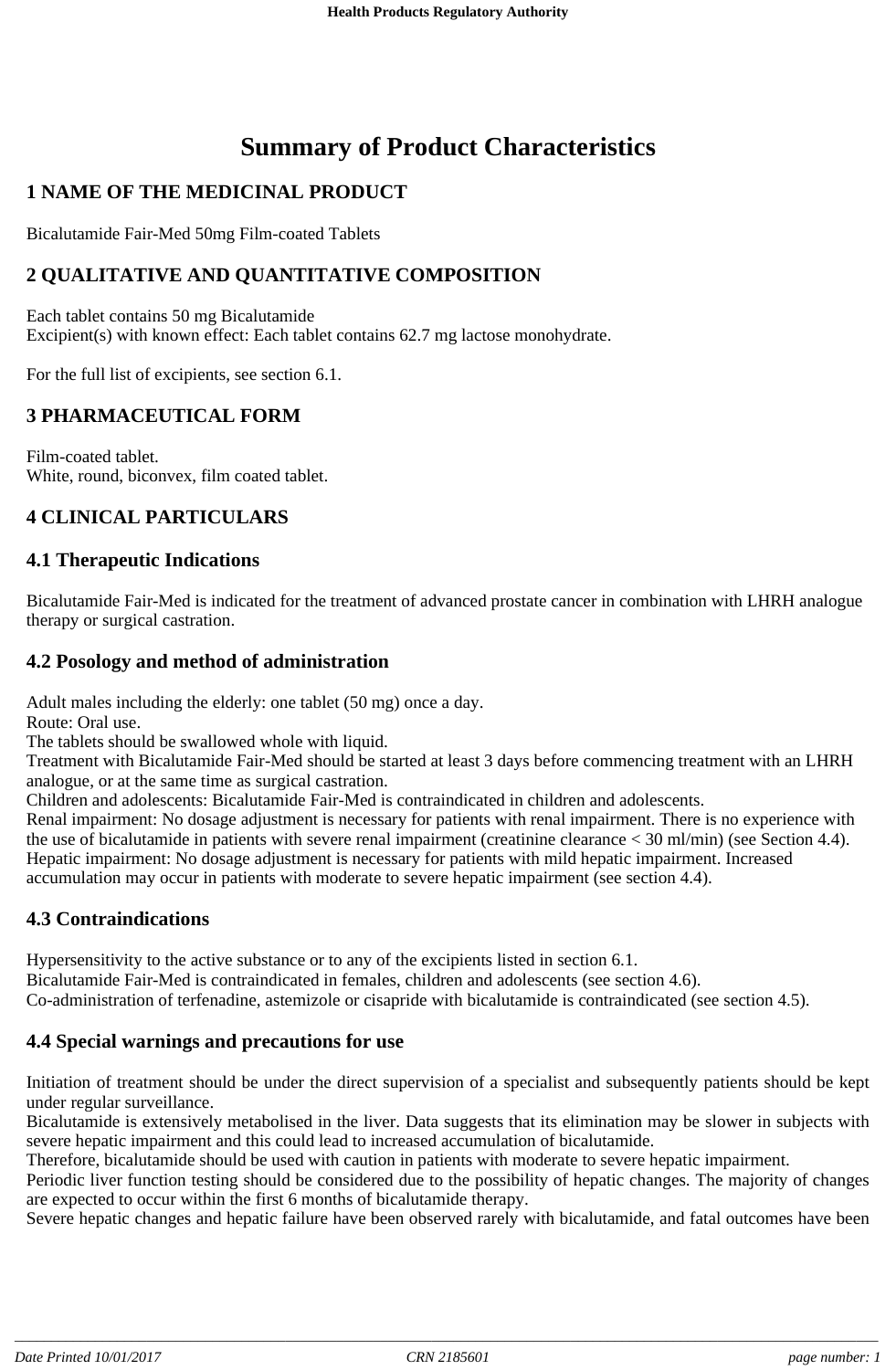reported (see section 4.8). Bicalutamide therapy should be discontinued if changes are severe.

As there is no experience with the use of bicalutamide in patients with severe renal impairment (creatinine clearance < 30 ml/min), bicalutamide should only be used with caution in these patients.

Periodical monitoring of cardiac function is advisable in patients with heart disease.

A reduction in glucose tolerance has been observed in males receiving LHRH agonists. This may manifest as diabetes or loss of glycaemic control in those with pre-existing diabetes. Consideration should therefore be given to monitoring blood glucose in patients receiving bicalutamide in combination with LHRH agonists.

Bicalutamide has been shown to inhibit cytochrome P450 (CYP 3A4), as such caution should be exercised when coadministered with drugs metabolised predominantly by CYP 3A4 (see sections 4.3 and 4.5).

This product contains lactose. Patients with rare hereditary problems of galactose intolerance, the Lapp lactase deficiency or glucose-galactose malabsorption should not take this medicine.

Androgen deprivation therapy may prolong the QT interval.

In patients with a history of or risk factors for QT prolongation and in patients receiving concomitant medicinal products that might prolong the QT interval (see section 4.5) physicians should assess the benefit risk ratio including the potential for Torsade de pointes prior to initiating Bicalutamide Fair-Med.

#### **4.5 Interaction with other medicinal products and other forms of interaction**

There is no evidence of any pharmacodynamic or pharmacokinetic interactions between bicalutamide and LHRH analogues.

*In vitro* studies have shown that R-bicalutamide is an inhibitor of CYP 3A4, with lesser inhibitory effects on CYP 2C9, 2C19 and 2D6 activity.

Although clinical studies using antipyrine as a marker of cytochrome P450 (CYP) activity showed no evidence of a drug interaction potential with bicalutamide, mean midazolam exposure (AUC) was increased by up to 80%, after coadministration of bicalutamide for 28 days. For drugs with a narrow therapeutic index such an increase could be of relevance. As such, concomitant use of terfenadine, astemizole and cisapride is contraindicated (see section 4.3) and caution should be exercised with the co-administration of bicalutamidewith compounds such as ciclosporin and calcium channel blockers. Dosage reduction may be required for these drugs particularly if there is evidence of enhanced or adverse drug effect. For ciclosporin, it is recommended that plasma concentrations and clinical condition are closely monitored following initiation or cessation of bicalutamide therapy.

Caution should be exercised when prescribing Bicalutamide Fair-Med with other drugs which may inhibit drug oxidation e.g. cimetidine and ketoconazole. In theory, this could result in increased plasma concentrations of bicalutamide which theoretically could lead to an increase in side effects.

*In vitro* studies have shown that bicalutamide can displace the coumarin anticoagulant, warfarin, from its protein binding sites. It is therefore recommended that if bicalutamide is started in patients who are already receiving coumarin anticoagulants, prothrombin time should be closely monitored.

Since androgen deprivation treatment may prolong the QT interval, the concomitant use of Bicalutamide Fair-Med with medicinal products known to prolong the QT interval or medicinal products able to induce Torsade de pointes such as class IA (e.g. quinidine, disopyramide) or class III (e.g. amiodarone, sotalol, dofetilide, ibutilide) antiarrhythmic medicinal products, methadone, moxifloxacin, antipsychotics, etc. should be carefully evaluated (see section 4.4).

#### **4.6 Fertility, pregnancy and lactation**

Bicalutamide is contraindicated in females and must not be given to pregnant women or nursing mothers.

#### **Fertility**

Reversible impairment of male fertility has been observed in animal studies (see section 5.3). A period of subfertility or infertility should be assumed in man

#### **4.7 Effects on ability to drive and use machines**

Bicalutamide is unlikely to impair the ability of patients to drive or operate machinery. However, it should be noted that occasionally dizziness or somnolence may occur. Any affected patients should exercise caution.

# **4.8 Undesirable effects**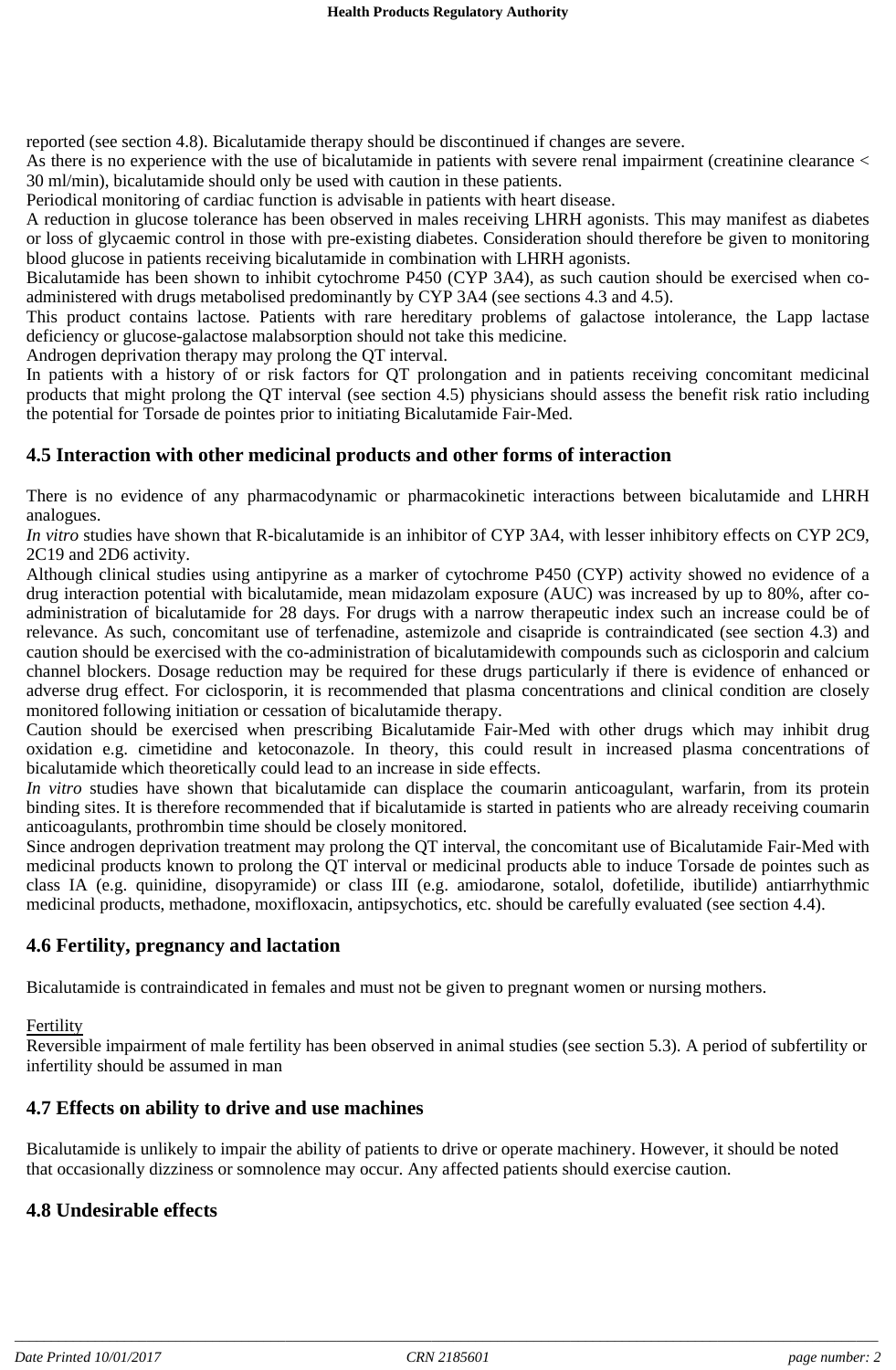In this section, undesirable effects are defined as follows: Very common ( $\geq 1/10$ ); common ( $\geq 1/100$  to <1/10); uncommon ( $\geq 1/1,000$  to  $\leq 1/100$ ); rare ( $\geq 1/10,000$  to  $\leq 1/1,000$ ); very rare ( $\leq 1/10,000$ ); not known (cannot be estimated from the available data).

|  | <b>Table 1 Frequency of Adverse Reactions</b> |  |
|--|-----------------------------------------------|--|
|  |                                               |  |

| <b>System Organ Class</b>             | Frequency   | Event                                |
|---------------------------------------|-------------|--------------------------------------|
| Blood and lymphatic system            | Very common | Anaemia                              |
| disorders                             |             |                                      |
| Immune system disorders               | Uncommon    | Hypersensitivity,                    |
|                                       |             | angioedema                           |
|                                       |             | and urticaria                        |
| Metabolism and nutrition<br>disorders | Common      | Decreased appetite                   |
| Psychiatric disorders                 | Common      | Decreased libido                     |
|                                       |             | depression                           |
| Nervous system disorders              | Very common | <b>Dizziness</b>                     |
|                                       | Common      | Somnolence                           |
| Cardiac disorders                     |             | Myocardial infarction (fatal         |
|                                       |             | outcomes have been                   |
|                                       |             | reported) <sup>4</sup> ,             |
|                                       |             | Cardiac failure <sup>4</sup>         |
|                                       |             |                                      |
|                                       | Unknown     | QT prolongation (see                 |
|                                       |             | sections 4.4 and $4.5$ )             |
|                                       |             |                                      |
| Vascular disorders                    | Very common | Hot flush                            |
| Respiratory, thoracic and             | Uncommon    | Interstitial lung disease.           |
| mediastinal disorders                 |             | Fatal                                |
|                                       |             | outcomes have been                   |
|                                       |             | reported.                            |
| Gastrointestinal disorders            | Very common | Abdominal pain                       |
|                                       |             | Constipation                         |
|                                       |             | nausea                               |
|                                       | Common      | Dyspepsia                            |
|                                       |             |                                      |
|                                       |             | flatulence                           |
| Hepato-biliary disorders              | Common      | Hepatotoxicity, jaundice,            |
|                                       |             | raised                               |
|                                       |             | transaminases <sup>1</sup>           |
|                                       | Rare        | Hepatic failure <sup>2</sup> . Fatal |
|                                       |             | outcomes have been                   |
|                                       |             | reported.                            |
| Skin and subcutaneous                 | Common      | Alopecia                             |
| tissue                                |             |                                      |
| disorders                             |             | hirsutism/hair re growth             |
|                                       |             | dry skin                             |
|                                       |             |                                      |
|                                       |             | pruritus                             |
|                                       |             |                                      |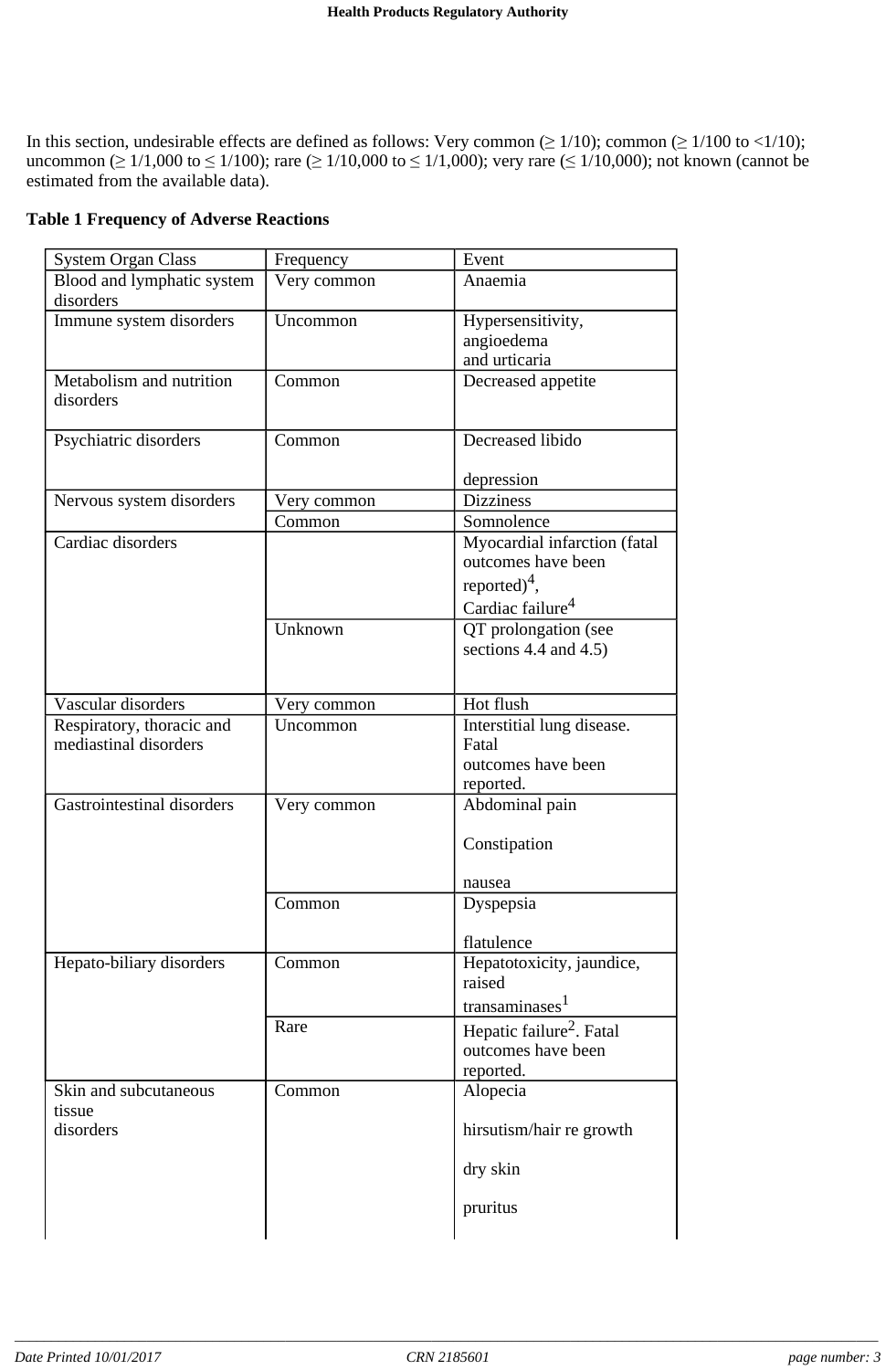|                             |             | rash                      |
|-----------------------------|-------------|---------------------------|
|                             | Rare        | Photosensitivity reaction |
| Renal and urinary disorders | Very common | Haematuria                |
| Reproductive system and     | Very common | Gynaecomastia and breast  |
| breast                      |             | tenderness $3$            |
| disorders                   | Common      | Erectile dysfunction      |
| General disorders and       | Very common | Asthenia                  |
| administration site         |             |                           |
| conditions                  |             | oedema                    |
|                             | Common      | Chest pain                |
| Investigations              | Common      | Weight increased          |

1. Hepatic changes are rarely severe and were frequently transient, resolving or improving with continued therapy or following cessation of therapy.

2. Hepatic failure has occurred rarely in patients treated with bicalutamide, but a causal relationship has not been established with certainty. Periodic liver function testing should be considered (see also section 4.4). 3. May be reduced by concomitant castration.

4. Observed in a pharmaco-epidemiology study of LHRH agonists and anti-androgens used in the treatment of prostate cancer. The risk appeared to be increased when bicalutamide 50 mg was used in combination with LHRH agonists but no increase in risk was evident when bicalutamide 150 mg was used as a monotherapy to treat prostate cancer.

# **4.9 Overdose**

There is no human experience of over dosage. Since bicalutamide belongs to the anilide compounds there is a theoretical risk of the development of methaemoglobinaemia. Methaemoglobinaemia has been observed in animals after an overdose. Accordingly, a patient with an acute intoxication can be cyanotic. There is no specific antidote; treatment should be symptomatic. Dialysis may not be helpful, since bicalutamide is highly protein bound and is not recovered unchanged in the urine. General supportive care, including frequent monitoring of vital signs, is indicated.

# **5 PHARMACOLOGICAL PROPERTIES**

# **5.1 Pharmacodynamic properties**

Pharmacotherapeutic group: Hormone antagonists and related agents, anti-androgens, ATC code: L02B B03 Bicalutamide is a non-steroidal antiandrogen, devoid of other endocrine activity. It binds to androgen receptors without activating gene expression, and thus inhibits the androgen stimulus. Regression of prostatic tumours results from this inhibition. Clinically, discontinuation of bicalutamide can result in antiandrogen withdrawal syndrome in a subset of patients.

Bicalutamide is a racemate with its antiandrogenic activity being almost exclusively in the (R)-enantiomer.

# **5.2 Pharmacokinetic properties**

Bicalutamide is well absorbed following oral administration. There is no evidence of any clinically relevant effect of food on bioavailability.

The (S)-enantiomer is rapidly cleared relative to the (R)-enantiomer, the latter having a plasma elimination half-life of about 1 week.

On daily administration of bicalutamide, the (R)-enantiomer accumulates about 10 fold in plasma as a consequence of its long half-life.

Steady state plasma concentrations of the (R)-enantiomer of approximately 9 microgram/ml are observed during daily administration of 50 mg doses of bicalutamide. At steady state the predominantly active (R) - enantiomer accounts for 99% of the total circulating enantiomers.

The pharmacokinetics of the (R)-enantiomer are unaffected by age, renal impairment or mild to moderate hepatic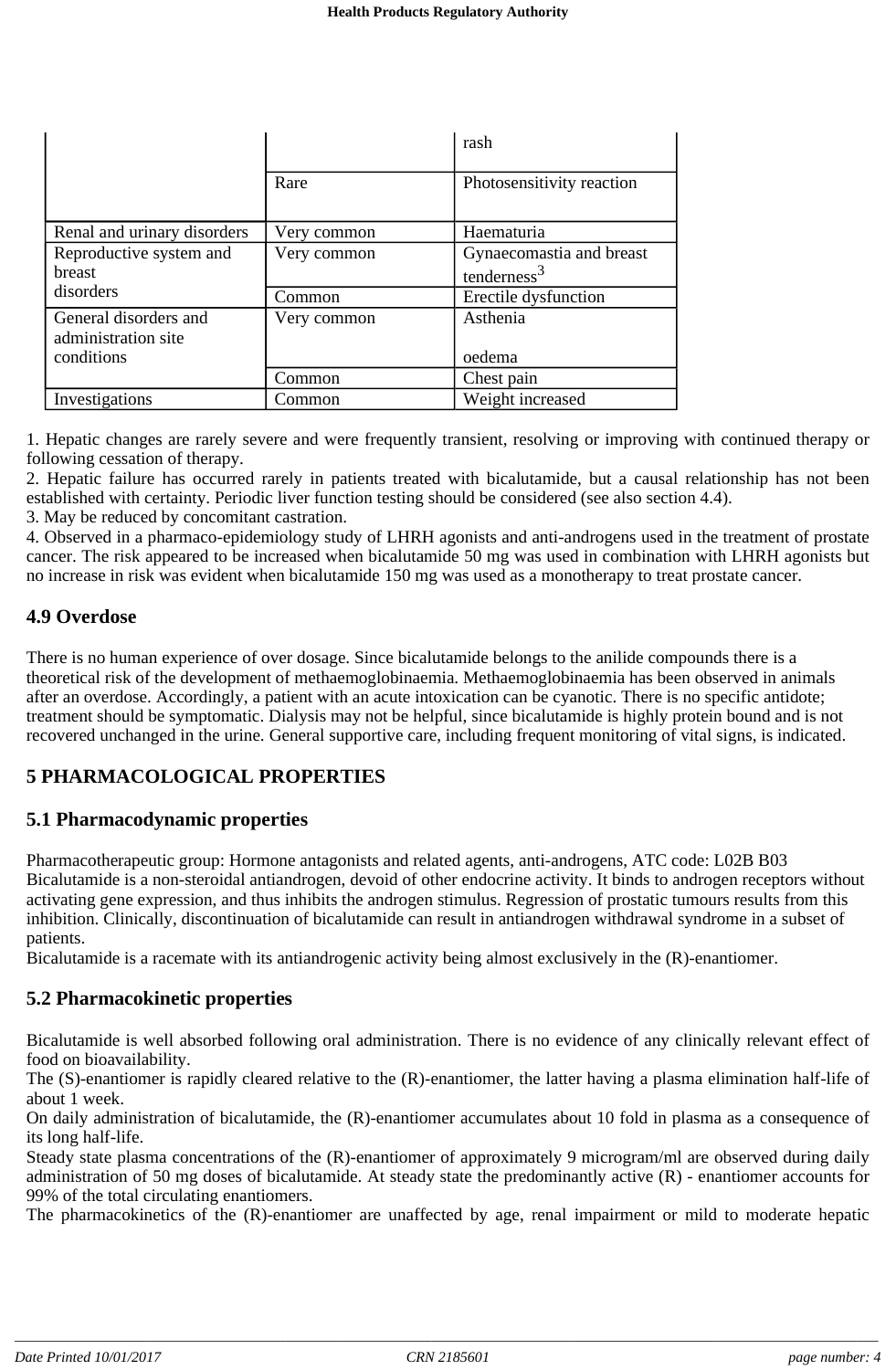impairment. There is evidence that for subjects with severe hepatic impairment, the (R) - enantiomer is more slowly eliminated from plasma.

Bicalutamide is highly protein bound (racemate 96% (R)-enantiomer>99%) and extensively metabolised (via oxidation and glucuronidation): Its metabolites are eliminated via the kidneys and bile in approximately equal proportions.

In a clinical study the mean concentration of R – bicalutamide in semen of men receiving bicalutamide 150 mg was 4.9 microgram/ml. The amount of bicalutamide potentially delivered to a female partner during intercourse is low and by extrapolation possibly equates to approximately 0.3 microgram/kg. This is below that required to induce changes in offspring of laboratory animals.

#### **5.3 Preclinical safety data**

Bicalutamide is a potent antiandrogen and a mixed function oxidase enzyme inducer in animals. Target organ changes, including tumour induction (Leydig cells, thyroid, liver) in animals, are related to these activities. Enzyme induction has not been observed in man and none of these findings is considered to have relevance to the treatment of patients with prostate cancer. Atrophy of seminiferous tubules is a predicted class effect with antiandrogens and has been observed for all species examined. Full reversal of testicular atrophy was 24 weeks after a 12-month repeated dose toxicity study in rats, although functional reversal was evident in reproduction studies 7 weeks after the end of an 11 week dosing period. A period of subfertility or infertility should be assumed in man.

# **6 PHARMACEUTICAL PARTICULARS**

#### **6.1 List of excipients**

Tablet core: Lactose Monohydrate Povidone K- 25 Sodium starch glycolate (type A) Magnesium Stearate

Coating: Hypromellose (5cP) Titanium dioxide (E171) Propylene Glycol

# **6.2 Incompatibilities**

Not applicable.

#### **6.3 Shelf life**

5 years

#### **6.4 Special precautions for storage**

This medicinal product does not require any special storage conditions.

#### **6.5 Nature and contents of container**

PVC/ PVDC/Aluminium blisters. 10, 14, 20, 28, 30, 40, 50, 56, 60, 80, 84, 86, 90, 98, 100, 140, 200, 280 film coated tablets

Not all pack sizes may be marketed.

#### **6.6 Special precautions for disposal**